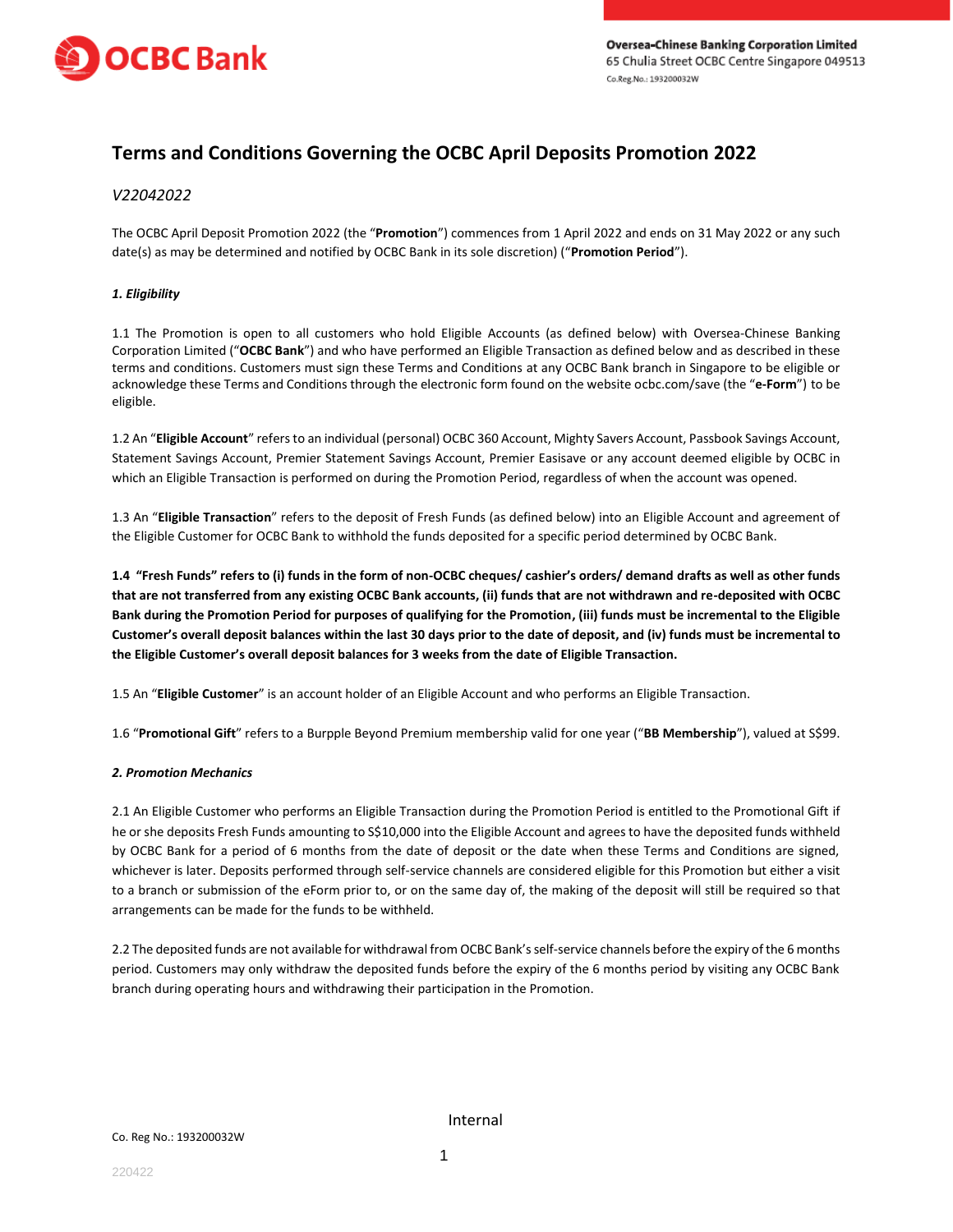

## *3. Award of Promotional Gift*

3.1 Each Eligible Customer may qualify for one Promotional Gift during the Promotion Period while the Promotion is still ongoing.

3.2 An Eligible Customer who performs more than one Eligible Transaction shall only be entitled to one Promotional Gift during the Promotion Period.

3.3 We will notify customers of their eligibility to the Promotional Gift by short message service (SMS) (or any other means as OCBC Bank may deem fit) within 3 weeks from the date of the Eligible Transaction. Customers who do not receive the notifications within the stipulated timeline are strongly advised to check on their eligibility with OCBC Bank.

3.4 An activation code for the Promotional Gift will be sent to the Eligible Customer by short message service (SMS) before 15 June 2022, provided funds have been successfully withheld. The Eligible Customer will need to sign up for the BB Membership by 31 August 2022.

3.5 OCBC Bank reserves the right to award / credit the relevant Promotional Gift to such Eligible Customer by any other means as it deems fit.

3.6 In the event that the Eligible Customer who has received the Promotional Gift withdraws the deposited funds – whether in whole or in part – from the Eligible Account before the expiry of the relevant 6 months period, OCBC Bank shall have the right to debit the value of the Promotional Gift, including a S\$30 administrative fee, plus any goods and services tax or such other amount as it deems fit, from the account(s) of the customer.

3.7 The eligibility of a customer to receive the Promotional Gift shall be determined at the absolute discretion of OCBC Bank.

3.8 If any customer is subsequently discovered to be not entitled or ineligible to participate in the Promotion or to receive the Promotional Gift, OCBC Bank reserves the right to (i) forfeit or withdraw the Promotional Gift at any time or (ii) (where the Promotional Gift has been redeemed) reclaim the Promotional Gift or request the relevant customer to repay to or compensate OCBC Bank the value of the Promotional Gift at any time, and OCBC Bank shall have the right to debit the value of the Promotional Gift plus any goods and services tax or such other amount as it deems fit from the account(s) of the customer. No person shall be entitled to any payment or compensation from OCBC Bank should any Promotional Gift be forfeited or withdrawn or if any Promotional Gift is reclaimed by OCBC Bank or a Customer is asked to repay to or compensate OCBC Bank the value of the Promotional Gift for whatsoever reasons.

3.9 The Promotional Gift is strictly not refundable and cannot be replaced if lost, damaged or expired. The Promotional Gift is not transferrable or exchangeable for cash or other items. OCBC Bank reserves the right to substitute or replace the Promotional Gift with any item of similar or lower value, at its sole and absolute discretion without notice to any person

3.10 The redemption of the Promotional Gift is fulfilled by Burpple 2021 Pte Ltd and/or Burpple Pte Ltd (as the case may be) ("**Burpple**") and subject to any further terms and conditions which may be imposed by Burpple's respective merchants.

3.11 The redemption and fulfilment of the Promotional Gift is subject to Burpple's terms and conditions. Any issues or disputes arising out of, relating to, and/or in connection with the redemption and fulfilment of the Promotional Gift shall be resolved directly with Burpple and/or its merchants.

3.12 OCBC Bank shall not be responsible for the quality, merchantability or fitness for any purpose or any other aspect of the Promotion, or any product and/or service relating to the Promotion, or any goods and/or services provided by Burpple and/or Burpple's merchants. Notwithstanding anything herein, OCBC Bank shall not at any time be responsible or held liable for any defect or malfunction in any product or the deficiency in any service provided, and/or any loss, injury, damage or harm suffered

Internal

220422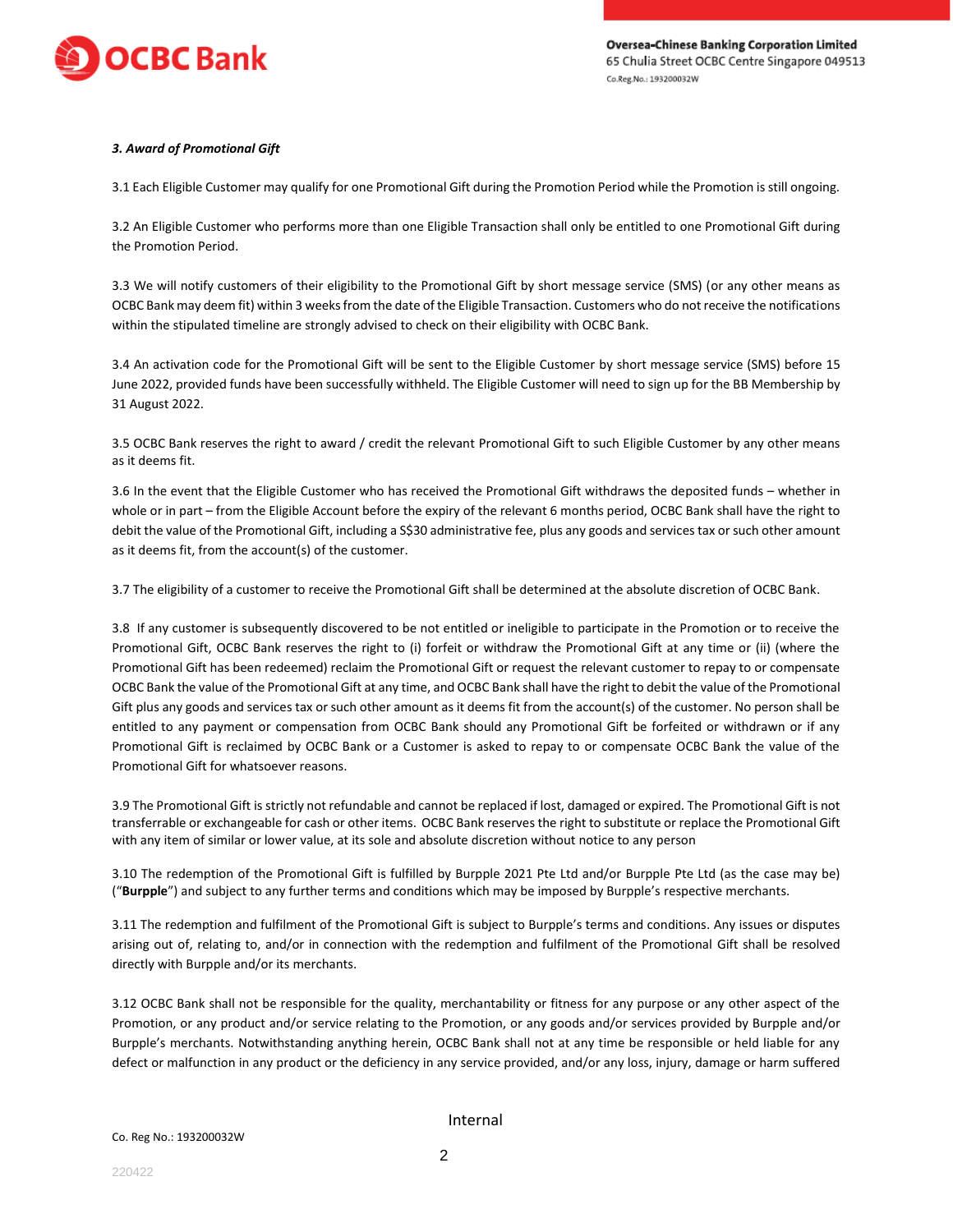

or incurred by or in connection with the Promotion, and/or the use of any product and/or service relating to the Promotion, by any person.

#### *4. General*

4.1 This Promotion is not valid with other offers or promotions unless otherwise stated.

4.2 OCBC Bank reserves the right at its absolute discretion to terminate the Promotion or vary, delete or add to any of these terms and conditions at any time without notice including, without limitation, the eligibility of any customer and the dates of the Promotion. The decision of OCBC Bank on all matters relating to this Promotion shall be final and binding on all participants. No correspondence or appeal shall be entertained by OCBC Bank.

4.3 In the event of any inconsistency between these terms and conditions and any brochure, marketing or promotional material relating to the Promotion, these terms and conditions shall prevail.

4.4 These terms and conditions shall be governed by laws of Singapore and the participants irrevocably submit to the nonexclusive jurisdiction of the courts of Singapore.

4.5 A person who is not a party to any agreement governed by these terms and conditions shall have no right under the Contracts (Right of Third Parties) Act (Cap 53B) to enforce any of these terms and conditions.

Internal